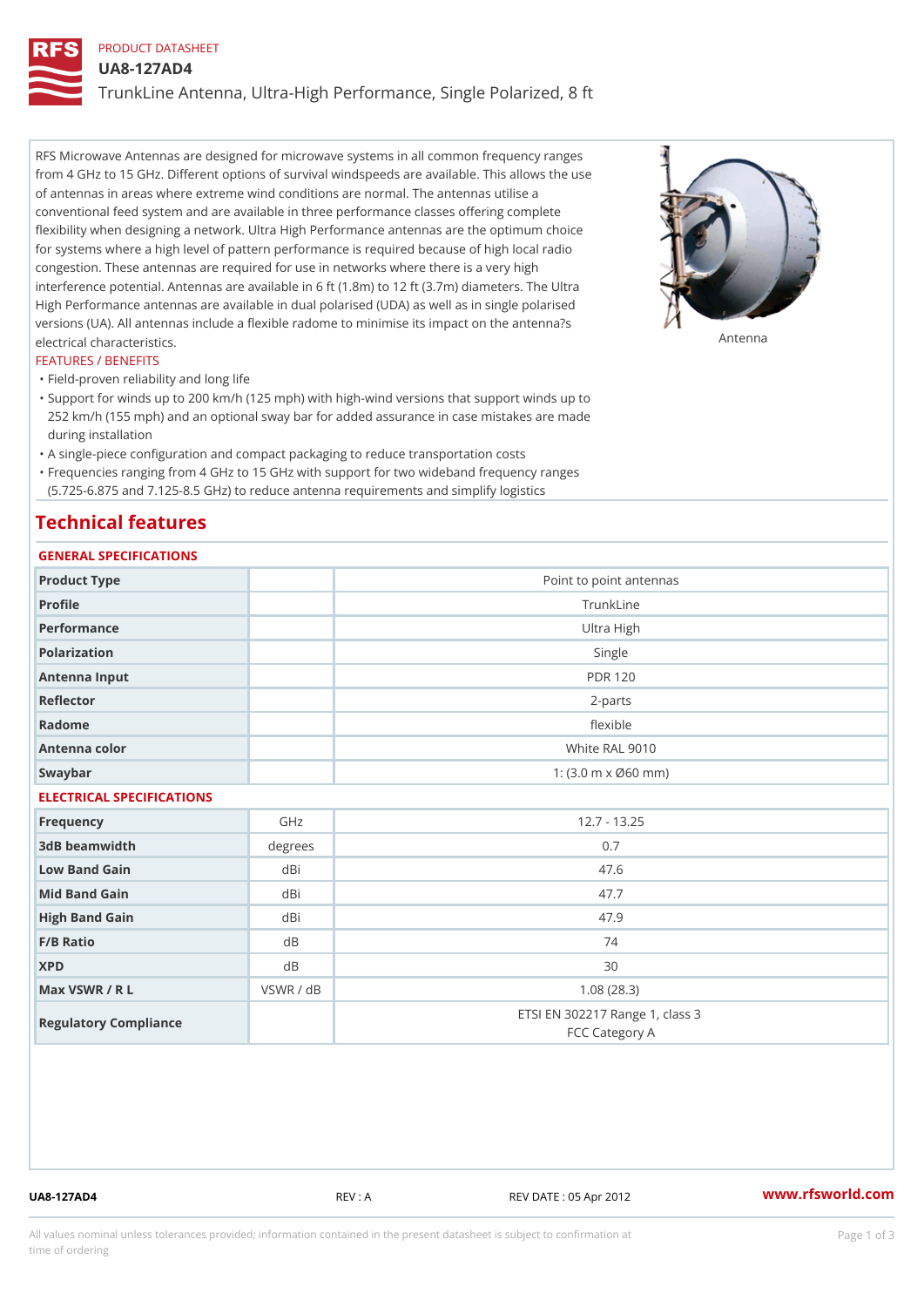## PRODUCT DATASHEET

### UA8-127AD4

TrunkLine Antenna, Ultra-High Performance, Single Polarized, 8 ft

| MECHANICAL SPECIFICATIONS                                               |              |                                                                          |  |
|-------------------------------------------------------------------------|--------------|--------------------------------------------------------------------------|--|
| Diameter                                                                | ft $(m)$     | 8(2.4)                                                                   |  |
| Elevation Adjustment                                                    | degrees      | ± 5                                                                      |  |
| Azimuth Adjustment                                                      | degrees      | ± 5                                                                      |  |
| Polarization Adjustment                                                 | degrees      | ± 5                                                                      |  |
| Mounting Pipe Diameter<br>minimum                                       | $mm$ (in)    | 114(4.5)                                                                 |  |
| Mounting Pipe Diameter<br>maximum                                       | $mm$ (in)    | 114(4.5)                                                                 |  |
| Approximate Weight                                                      | kg (lb)      | 180 (396)                                                                |  |
| Survival Windspeed                                                      | $km/h$ (mph) | 200 (125)                                                                |  |
| Operational Windspeed                                                   | $km/h$ (mph) | 190 (118)                                                                |  |
| <b>STRUCTURE</b>                                                        |              |                                                                          |  |
| Radome Material                                                         |              | PVC coated fabric                                                        |  |
| FURTHER ACCESSORIES                                                     |              |                                                                          |  |
| optional Swaybar                                                        |              | 1: SMA-SK-60-3000A (3.0 m x Ø60 mm)                                      |  |
| Further Accessories                                                     |              | SMA-WK-8 : Wind Kit<br>SMA-SKO-UNIVERSAL-L : Universal sway bar fixation |  |
| <b>MOUNTOUTLINE</b>                                                     |              |                                                                          |  |
| m m<br>$Dimension_A$<br>(in)                                            |              | 2616 (103.4)                                                             |  |
| m m<br>Dimension_B<br>(in)                                              |              | 1450(57.1)                                                               |  |
| m m<br>$Dimension_C$<br>(in)                                            |              | 460 (18.1)                                                               |  |
| $Dim_D - D -$<br>m m<br>$114$ m m (4.5_ir) $\mathbb{R}$ in $\mathbb{R}$ |              | 190(7.5)                                                                 |  |
|                                                                         |              |                                                                          |  |

Dimension\_E

Dimension\_F

mm (in)

m<sub>m</sub> (in)

310 (12.3)

1120 (44.1)

UA8-127AD4 REV : A REV DATE : 05 Apr 2012 [www.](https://www.rfsworld.com)rfsworld.com